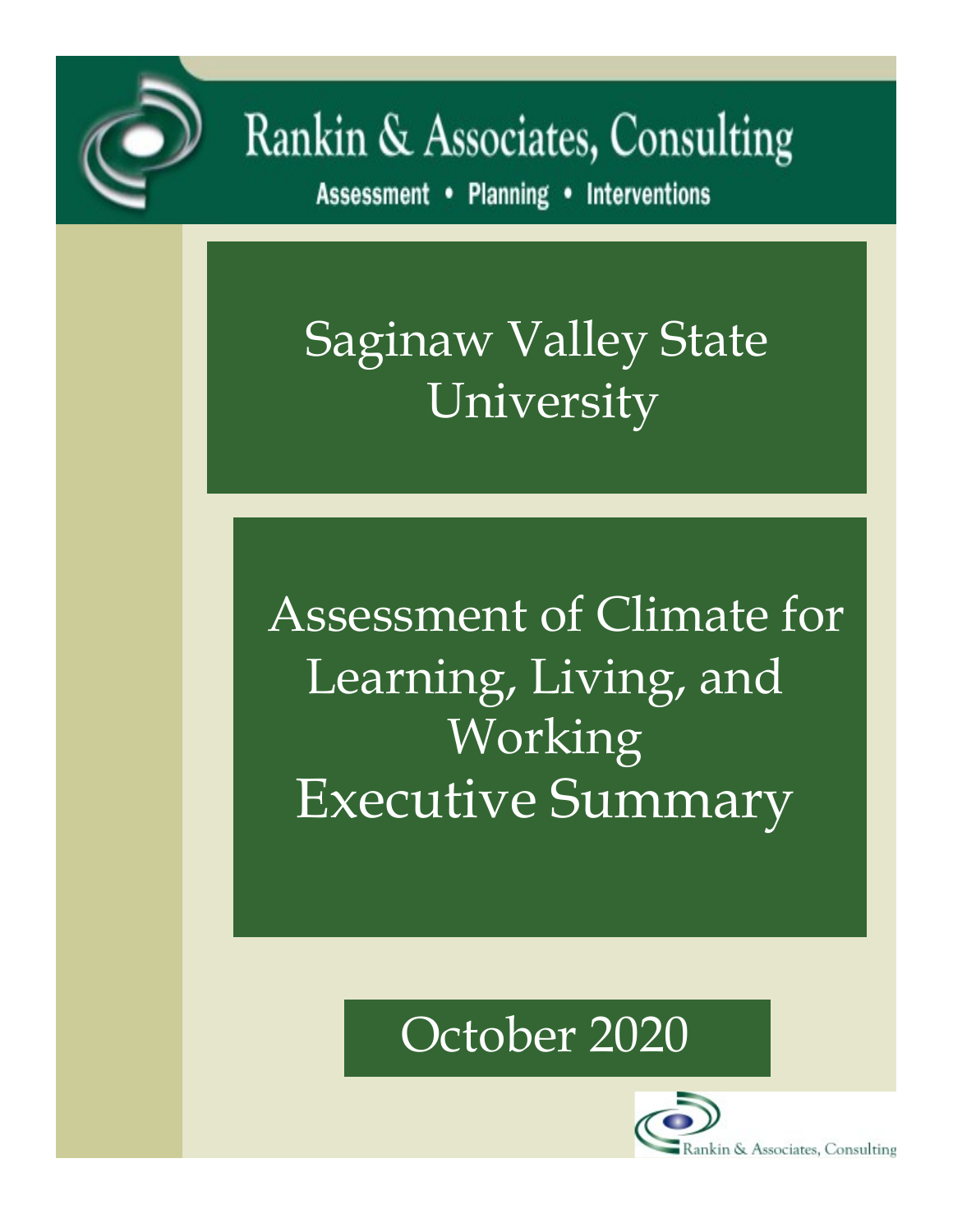#### **Executive Summary**

#### **History of the Project**

This report provides the findings from a survey entitled "Saginaw Valley State University Assessment of Climate for Learning, Living, and Working," conducted at Saginaw Valley State University (SVSU). In the 2018 fall semester, SVSU contracted with Rankin & Associates Consulting (R&A) to conduct a university-wide study. Eighteen SVSU faculty, staff, students, and administrators formed the Climate Survey Working Group (CSWG). During the winter/spring 2019, the CSWG worked with R&A to develop the survey instrument and developed the communication/marketing plan. The survey was administered in October 2019. All members of SVSU were encouraged to complete the survey.

Responses to the multiple-choice format survey items were analyzed for statistical differences based on various demographic categories (e.g., SVSU position, gender identity, disability status) where appropriate. Where sample sizes were small, certain responses were combined into categories to make comparisons between groups and to ensure respondents' confidentiality. Throughout the report, for example, the Faculty category includes tenure-track faculty and nontenure-track faculty.

In addition to multiple-choice survey items, several open-ended questions provided respondents with the opportunity to describe their experiences at SVSU. Comments were solicited to 1) give "voice" to the quantitative findings and 2) highlight the areas of concern that might have been overlooked owing to the small number of survey responses from historically underrepresented populations. For this reason, some qualitative comments may not seem aligned with the quantitative findings; however, they are important data.

One thousand one hundred fourteen (1,114) surveys were returned for a 22% overall response rate. [Table](#page-2-0) 1 provides a summary of selected demographic characteristics of survey respondents. Of the respondents, 54% ( $n = 599$ ) of the sample were Undergraduate Students, 5% ( $n = 53$ ) were Graduate Students, 17% (*n* = 190) were Faculty members, and 24% (*n* = 272) were Staff members.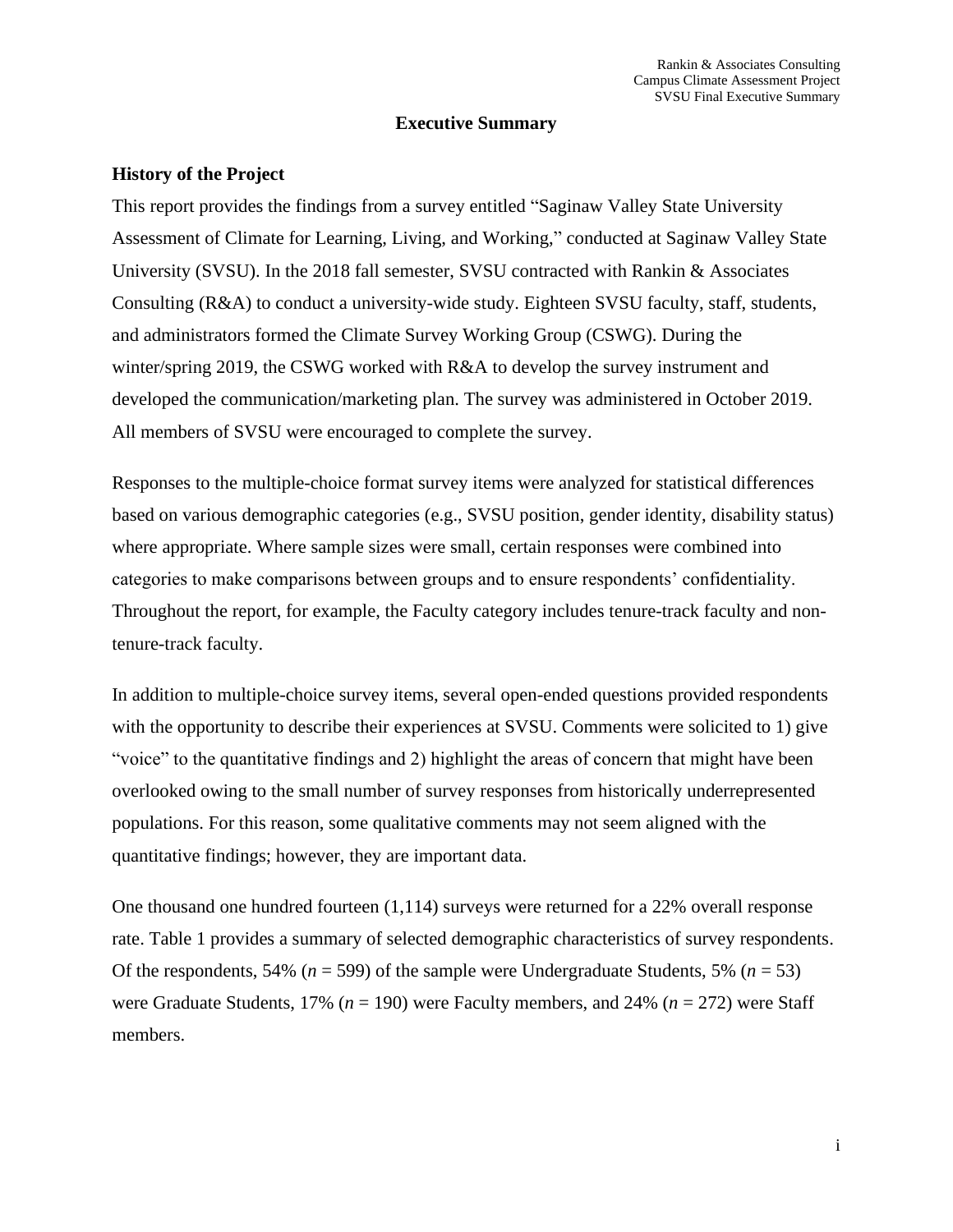| Characteristic         | Subgroup                         | n     | % of sample |
|------------------------|----------------------------------|-------|-------------|
| Position status        | <b>Undergraduate Student</b>     | 599   | 53.8        |
|                        | <b>Graduate Student</b>          | 53    | 4.8         |
|                        | Faculty                          | 190   | 17.1        |
|                        | Staff                            | 272   | 24.4        |
| Gender identity        | Women                            | 758   | 68.0        |
|                        | Men                              | 323   | 29.0        |
|                        | Transspectrum                    | 21    | 1.9         |
|                        | Missing/Unknown                  | 12    | 1.1         |
| Racial/ethnic identity | Asian/Asian American             | 24    | 2.2         |
|                        | Black/African/African American   | 77    | 6.9         |
|                        | Latinx/Chicanx/Hispanic          | 25    | 2.2         |
|                        | White                            | 889   | 79.8        |
|                        | Middle Eastern                   | 6     | 0.5         |
|                        | American Indian/Alaska Native    | < 5   |             |
|                        | Native Hawaiian/Pacific Islander | < 5   |             |
|                        | Multiracial                      | 52    | 4.7         |
|                        | Missing/Other                    | 36    | 3.2         |
| Sexual identity        | <b>LGBQ</b>                      | 143   | 12.8        |
|                        | Heterosexual                     | 898   | 80.6        |
|                        | Missing/Other                    | 73    | 6.6         |
| Citizenship status     | U.S. Citizen                     | 1,023 | 91.8        |
|                        | Non-U.S./Naturalized Citizen     | 77    | 6.9         |
|                        | Missing                          | 14    | 1.3         |
| Disability status      | <b>Single Disability</b>         | 91    | 8.2         |
|                        | No Disability                    | 968   | 86.9        |
|                        | <b>Multiple Disabilities</b>     | 45    | 4.0         |
|                        | Missing                          | 10    | 0.9         |
| Religious affiliation  | Christian Religious Affiliation  | 673   | 60.4        |
|                        | Other Religious Affiliation      | 35    | 3.1         |
|                        | No Religious Affiliation         | 325   | 29.2        |
|                        | Multiple Religious Affiliations  | 40    | 3.6         |
|                        | Missing                          | 41    | 3.7         |

#### <span id="page-2-0"></span>**Table 1. SVSU Sample Demographics**

Note: The total *n* for each demographic characteristic may differ as a result of missing data.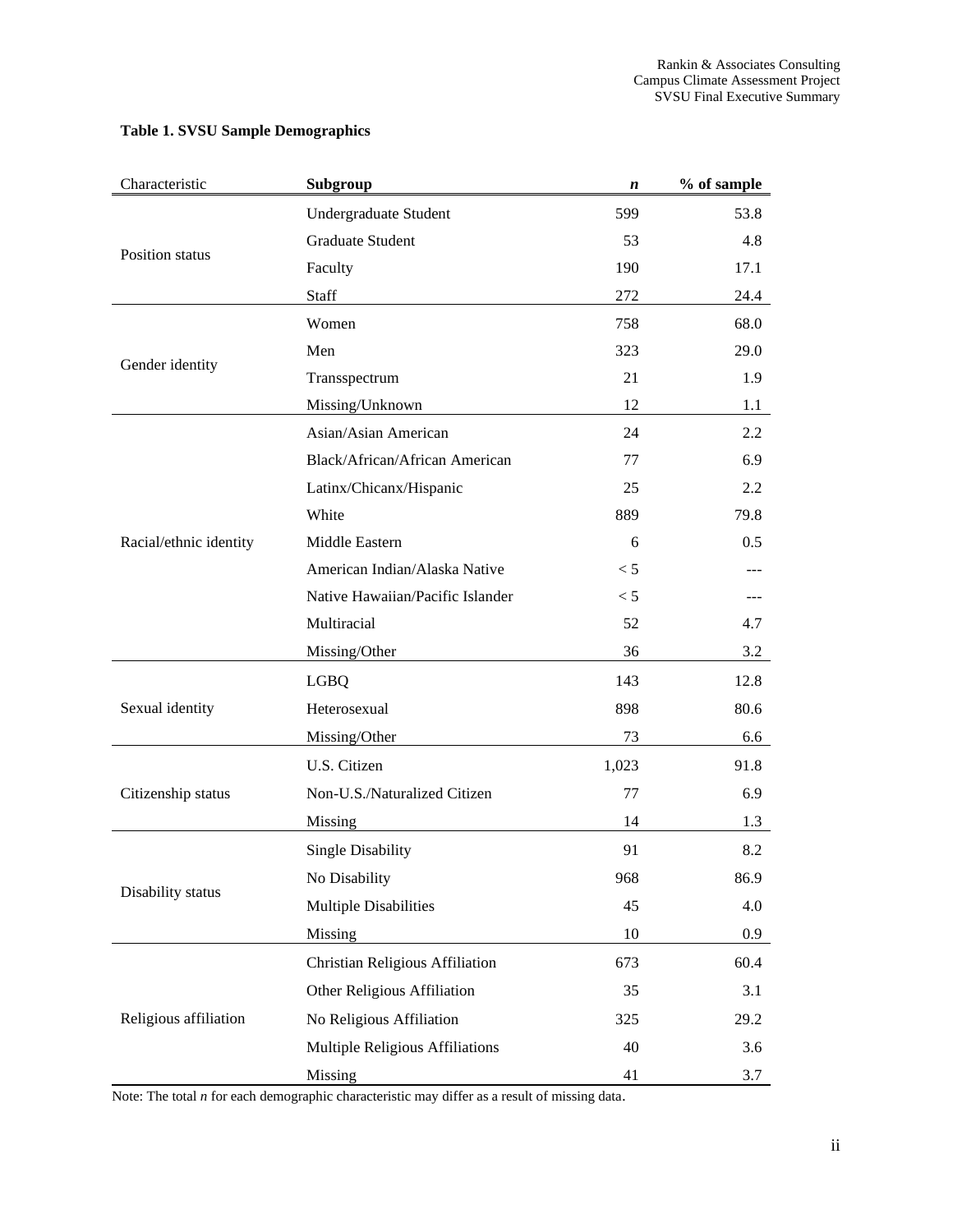#### **High Levels of Comfort With the Climate at SVSU**

Most survey respondents were "very comfortable" or "comfortable" with the overall environment at SVSU (81%,  $n = 906$ , p. 47) with the environment in their department/work units (78%,  $n = 359$ , p. 47), and with the environment in their classes (85%,  $n = 711$ , p. 47). Student respondents were significantly more comfortable with the overall environment than were Staff respondents (p. 48).

#### **1. Staff Respondents – Positive Attitudes About Staff Work**

Staff respondents generally viewed working at SVSU positively. Staff respondents felt their supervisors provided adequate support for them to manage work-life balance (p. 156). Seventy-eight percent ( $n = 210$ ) of Staff respondents thought that health insurance benefits were competitive (p. 151). Eighty-three percent ( $n = 223$ ) of Staff respondents felt that vacation and personal time packages were competitive (p. 151). Eighty-three percent ( $n = 223$ ) of Staff respondents felt that their supervisors were supportive of their taking leave (p. 150). Eighty-five percent ( $n = 213$ ) of Staff respondents felt valued by coworkers in their work unit (p. 156).

### **2. Faculty Respondents – Positive Attitudes About Faculty Work**

#### *Tenured and Tenure-Track*

Seventy-one percent ( $n = 75$ ) of Tenured and Tenure-Track Faculty respondents felt their teaching was valued by SVSU (p. 127). Seventy-seven percent ( $n = 82$ ) of Tenured and Tenure-Track Faculty respondents felt that their service contributions (p. 127) were valued at SVSU.

#### *Non-Tenure-Track*

Eighty-six percent ( $n = 70$ ) of Non-Tenure-Track Faculty respondents felt their teaching was valued at SVSU (p. 132). Additionally, 85% ( $n = 69$ ) of Non-Tenure-Track Faculty respondents felt that expectations of their responsibilities were clear (p. 131).

#### *All Faculty*

Eighty-six percent ( $n = 160$ ) of all Faculty respondents felt valued by students in the classroom (p. 139 $E$ **rror! Bookmark not defined.**). Eighty-five percent (n = 161) of all Faculty respondents felt valued by their department chair (p. 139). Additionally, 85% (n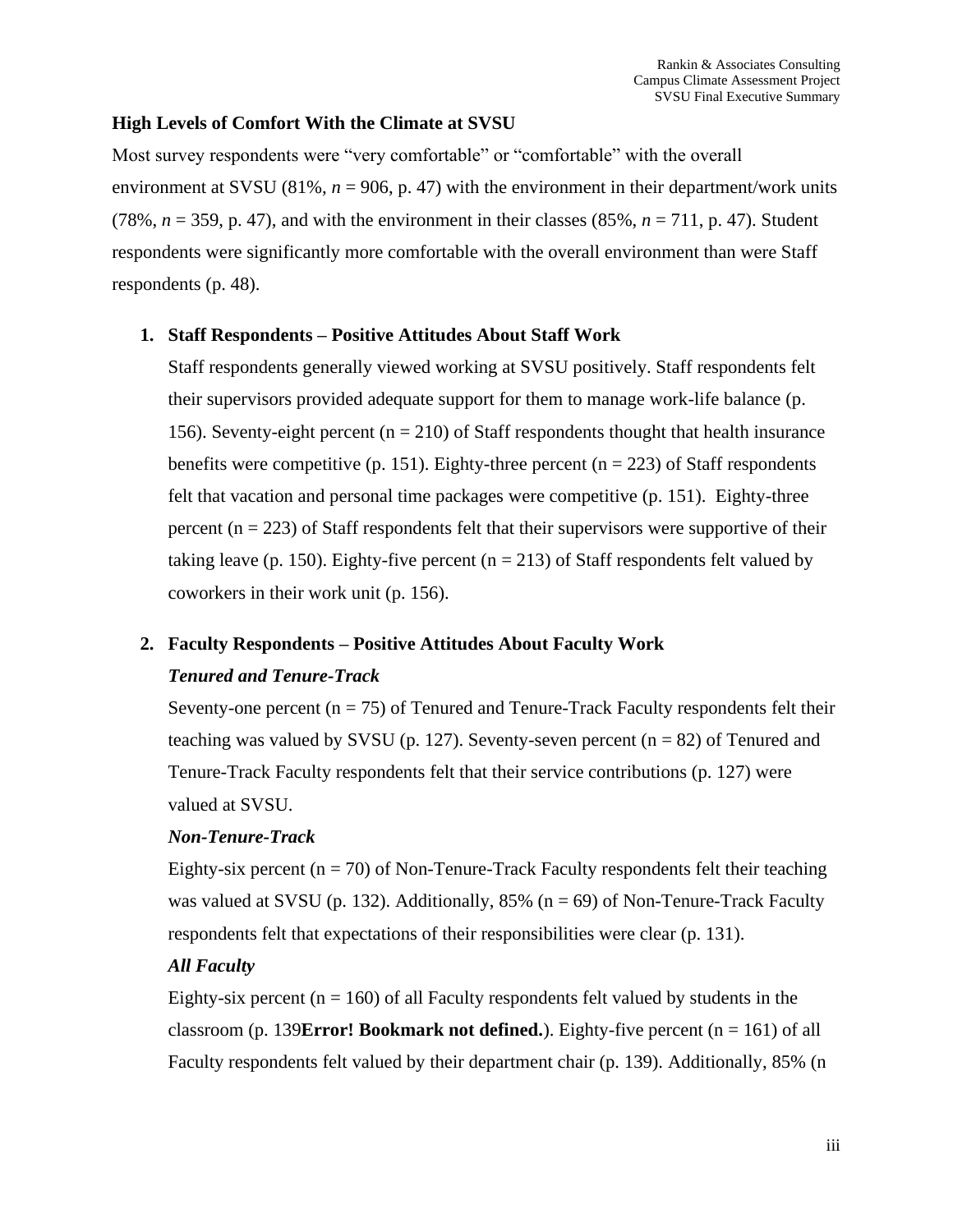= 111) of all Faculty respondents felt SVSU administrators were genuinely concerned with their welfare (p. 139).

#### **3. Student Respondents – Positive Attitudes About Academic Experiences**

Overall, Student respondents had positive perceptions of their experiences at SVSU. Eighty percent  $(n = 514)$  of Student respondents felt valued by SVSU faculty in the classroom (p. 174). Seventy-eight percent ( $n = 507$ ) of Student respondents indicated that they felt valued by SVSU faculty and  $75\%$  (n =480) felt valued by support staff (p. 173**Error! Bookmark not defined.**).

In general, Graduate Student respondents also viewed their SVSU experiences favorably. Eighty-five percent ( $n = 45$ ) of Graduate Student respondents felt department faculty members responded to their emails, calls, or voicemails in a prompt manner (p. 179). Additionally,  $88\%$  (n = 40) of Graduate Student respondents felt comfortable sharing their professional goals with their advisors (p. 179**Error! Bookmark not defined.**).

#### **Experiences of Exclusionary, Intimidating, Offensive, and/or Hostile Conduct**

Several empirical studies reinforce the importance of the perception of non-discriminatory environments for positive learning and developmental outcomes.<sup>1</sup> Research also underscores the relationship between workplace discrimination and subsequent productivity.<sup>2</sup> The survey requested information on experiences of exclusionary, intimidating, offensive, and/or hostile conduct.

> $\bullet$  20% ( $n = 220$ ) of respondents indicated that they personally had experienced exclusionary, intimidating, offensive, and/or hostile conduct (p. 68). Of these respondents,  $34\%$  ( $n = 74$ ) reported that the conduct was based on their position status, and 16% each indicated that the conduct was based on their gender identity  $(n = 36)$  or their age  $(n = 36)$ . Twenty-two percent  $(n = 48)$  did not know the basis

<sup>&</sup>lt;sup>1</sup> Aguirre & Messineo (1997); Flowers & Pascarella (1999); Pascarella & Terenzini (2005); Whitt, Edison, Pascarella, Terenzini, & Nora (2011)

<sup>2</sup> Silverschanz, Cortina, Konik, & Magley (2008); Waldo (1999)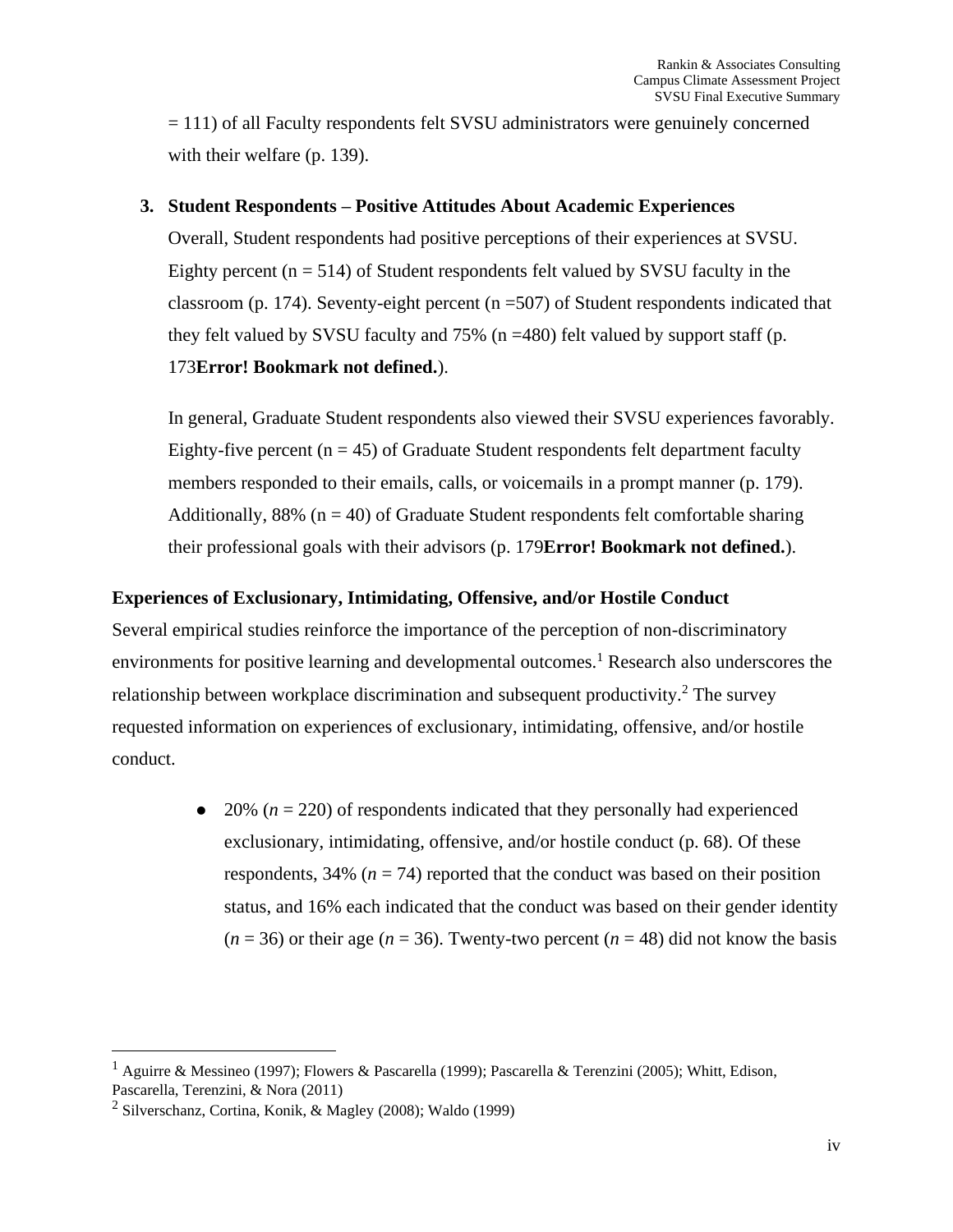of the conduct, and  $14\%$  (n = 30) of respondents indicated "a reason not listed above" (p. 69).

#### *Differences Based on Position Status and Gender Identity*

 $\bullet$  By position status, a higher percentage of Staff respondents (27%,  $n = 73$ ) than Undergraduate Student respondents  $(16\%, n = 97)$  indicated that they had experienced this conduct (p. 69).

> $\circ$ A higher percentage of Staff respondents (56%,  $n = 41$ ) than Undergraduate Student respondents  $(19\%, n = 18)$  who had experienced this conduct indicated that they thought that the conduct was based on their position status (p. 69).

• By gender identity, a higher percentage of Transspectrum respondents  $(43\%, n=$ 9) than Women respondents (20%,  $n = 151$ ) and Men respondents (17%,  $n = 56$ ) indicated that they had experienced this conduct (p. 71).

> $\circ$ A higher percentage of Transspectrum respondents (78%, *n* = 7) than Women respondents (16%,  $n = 24$ ) and Men respondents (9%,  $n = 5$ ) who had experienced this conduct indicated that the conduct was based on their gender identity (p. 71).

#### **Comfort With Campus, Workplace, and Classroom Climates**

Prior research on campus climate has focused on the experiences of faculty, staff, and students associated with historically underserved social/community/affinity groups (e.g., women, People of Color, people with disabilities, first-generation students, and veterans).<sup>3</sup> Several groups at SVSU indicated that they were less comfortable than their majority counterparts with the climates of the campus and workplace. No significant differences were found by respondents' levels of comfort in their classrooms.

#### *Significant Findings for Overall Climate at SVSU*

 $\bullet$  45% ( $n = 121$ ) of Staff respondents compared with 56% ( $n = 362$ ) of Student respondents felt "very comfortable" with the overall climate (p. 48).

 $3$  Harper & Hurtado (2007); Hart & Fellabaum (2008); Rankin (2003); Rankin & Reason (2005); Worthington et al. (2008)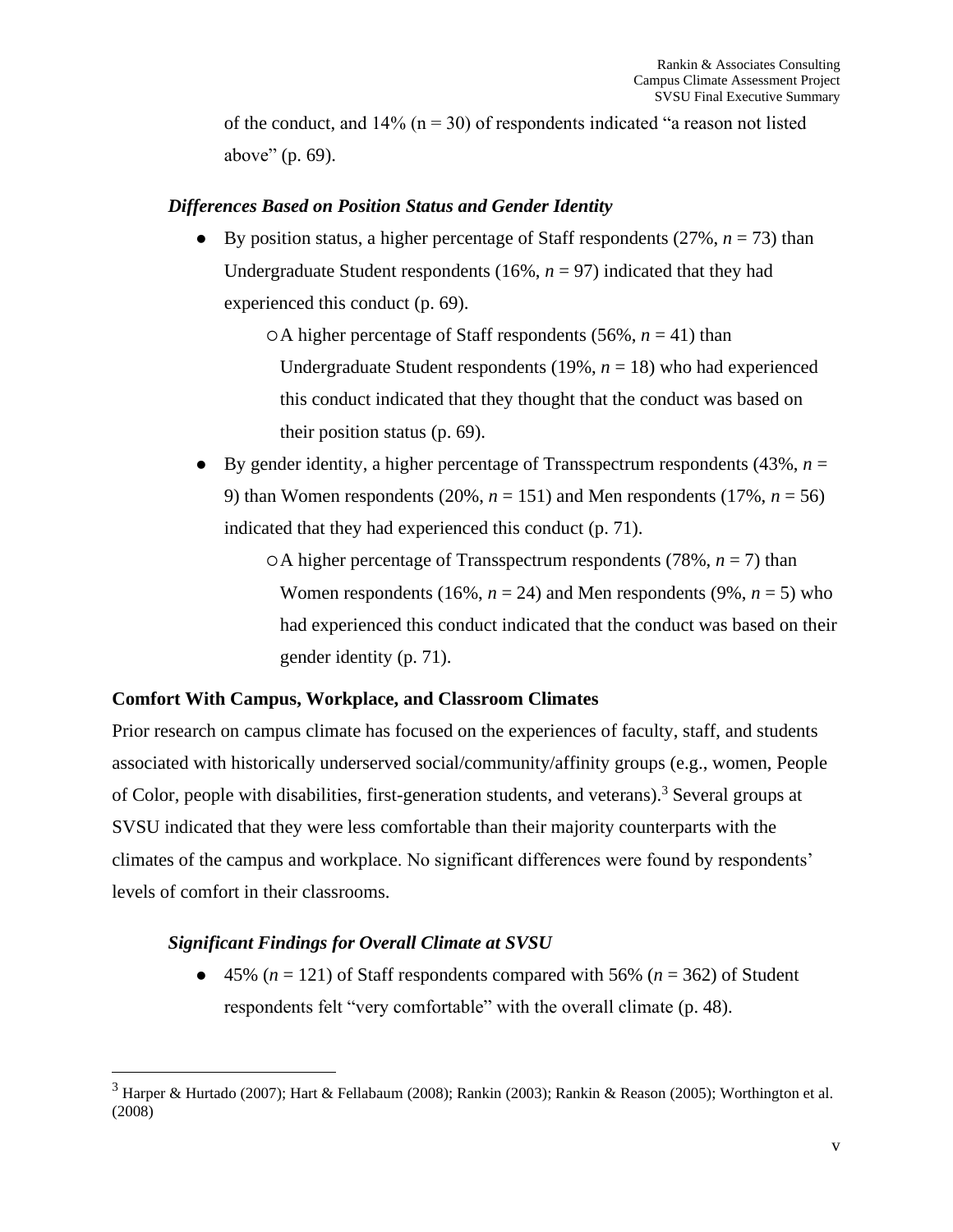- $\bullet$  37% ( $n = 120$ ) of Women respondents compared with 28% ( $n = 211$ ) of Men respondents were "very comfortable" with the overall climate (p. 51).
- $\bullet$  20% ( $n = 19$ ) of Respondents of Color compared with 32% ( $n = 283$ ) of White respondents felt "very comfortable" with the overall climate (p. 54).
- $\bullet$  19% ( $n = 30$ ) of Low-Income Student respondents compared with 33% ( $n = 158$ ) of Not-Low-Income Student respondents felt "very comfortable" with the overall climate (p. 60).

#### *Significant Findings for Department/Program and Work Unit Climate*

 $\bullet$  34% ( $n = 90$ ) of Women respondents compared with 45% ( $n = 82$ ) of Men respondents felt "very comfortable" with the climate in their department/program or work unit climate (p. 52).

#### **Respondents Who Seriously Considered Leaving SVSU**

#### *Employee Respondents*

Forty-five percent ( $n = 86$ ) of Faculty respondents and 47% ( $n = 128$ ) of Staff respondents had seriously considered leaving SVSU in the past year (p. 159). Forty-eight percent  $(n = 61)$  of Staff respondents who seriously considered leaving did so because of limited opportunities for advancement (p. 159). Forty percent  $(n = 34)$  of Faculty respondents and 52% ( $n = 66$ ) of Staff respondents who seriously considered leaving did so because of a low salary/pay rate (p. 160).

#### *Student Respondents*

Twenty-nine percent  $(n = 171)$  of Undergraduate Student respondents and 30%  $(n = 16)$ of Graduate Student respondents had seriously considered leaving SVSU (p. 181). A majority of those Student respondents  $(58\%, n = 109)$  considered leaving in their first year as a student at SVSU. Forty-three percent  $(n = 72)$  of Undergraduate Student respondents attributed a lack of a sense of belonging as the main reason why they seriously considered leaving SVSU.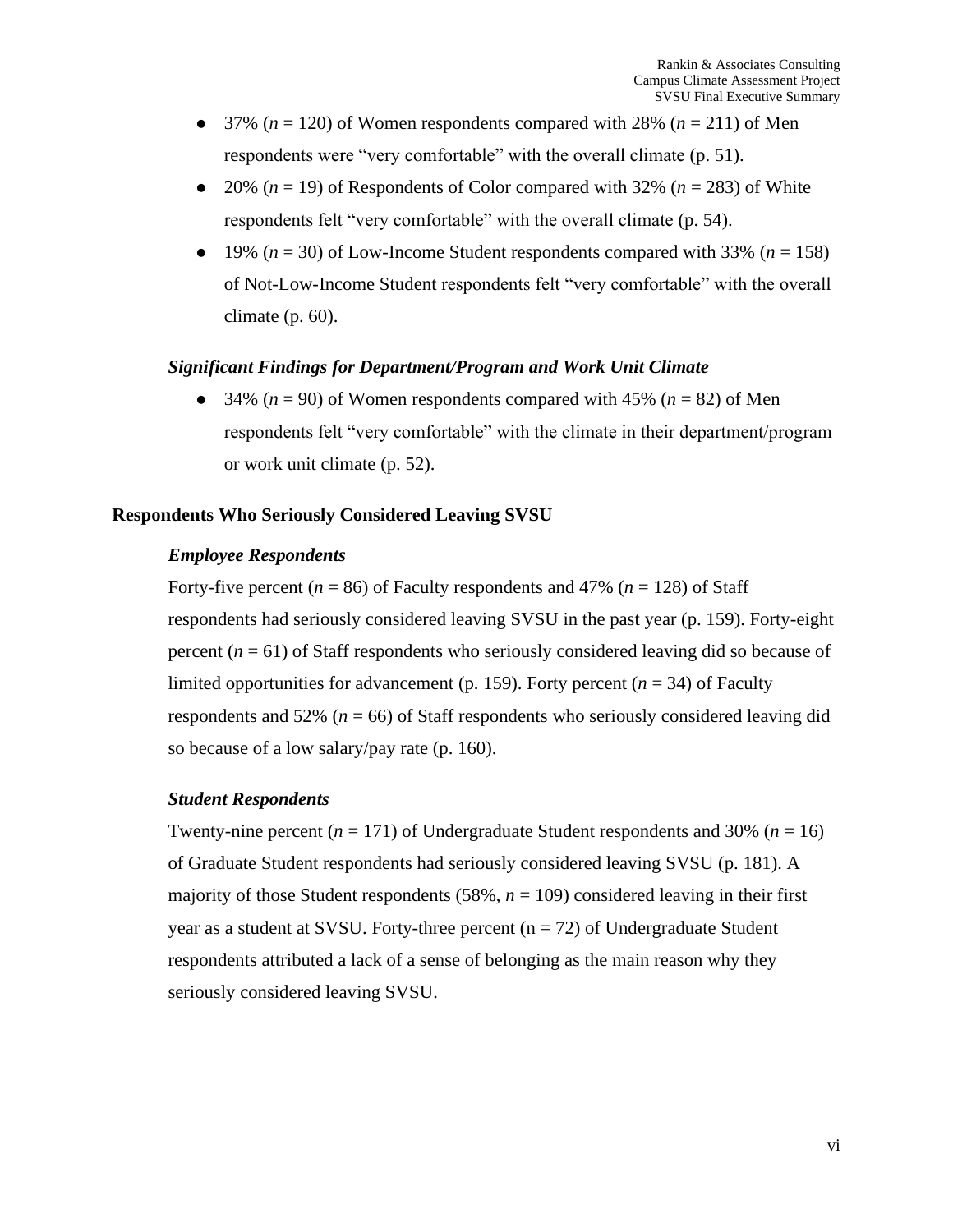#### **Challenges and Opportunities Related to Campus Climate**

#### *Staff Respondents*

Staff respondents indicated that they felt less positive about several aspects of their work life at SVSU. Only 19% (*n* = 51) of Staff respondents felt that child care benefits were competitive (p. 151). Less than half of Staff respondents felt that support staff opinions were valued by SVSU faculty and administration (p. 152) or on SVSU committees (p. 152). Additionally, less than half of Staff respondents felt the performance evaluation process was productive (p. 143) or that staff salaries were competitive (p. 151).

#### *Faculty Respondents*

Forty-five percent  $(n = 48)$  of Tenured and Tenure-Track Faculty respondents (p. 129) and  $43\%$  (n = 45) of Non-Tenure-Track Faculty respondents (p. 132) felt faculty opinions were taken seriously by senior administrators. Additionally,  $44\%$  (n = 35) of Non-Tenure-Track Faculty respondents felt that the criteria used for contract renewal were not applied equally to positions (p. 131) and 44% ( $n = 36$ ) felt that they did not have job security (p. 131).

Of all Faculty respondents, only 9%  $(n = 17)$  felt child care benefits were competitive (p. 135). Additionally, 27% (*n* = 50) of the Faculty respondents felt salaries for tenure-track faculty positions were not competitive (p. 135), and 66% ( $n = 124$ ) felt that salaries for adjunct professors (p. 135) were not competitive.

#### *Student Respondents*

Analyses of the Students' survey responses revealed statistically significant differences based on gender identity, racial identity, sexual identity, religious/spiritual affiliation, disability status, first-generation status, income status, racial identity, military service, and housing status, where students from backgrounds historically underrepresented at colleges held less positive views of their experiences than did their peers from "majority" backgrounds (p. 173). Findings indicated that 55% ( $n = 357$ ) of Student respondents felt they had staff whom they perceived as role models (p. 177). Additionally, 59% (*n* = 383) of Student respondents felt valued by SVSU senior administrators (p. 173).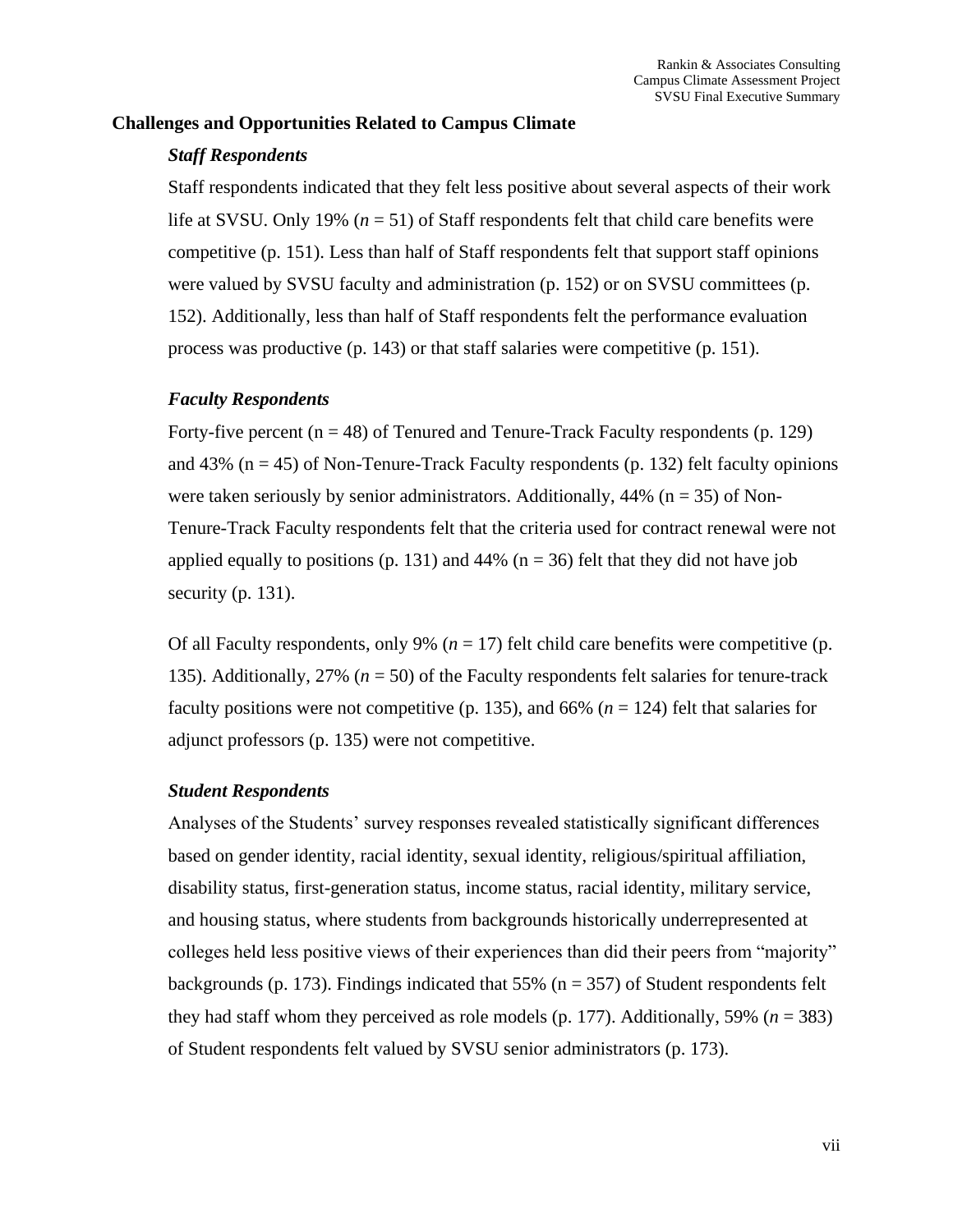#### **A Meaningful Percentage of Respondents Experienced Unwanted Sexual Conduct**

In 2014, *Not Alone: The First Report of the White House Task Force to Protect Students from Sexual Assault* indicated that sexual assault is a substantial issue for colleges and universities nationwide, affecting the physical health, mental health, and academic success of students. The report highlights that one in five women is sexually assaulted while in college. One section of the SVSU survey requested information regarding sexual assault.

- $\bullet$  9% ( $n = 99$ ) of respondents indicated that they had experienced unwanted sexual contact/conduct while at SVSU (p. 99).
	- 2% (*n* = 20) experienced relationship violence (e.g., ridiculed, controlling, hitting, p. 99).
	- $\Omega$ <sup>2</sup>% (*n* = 26) experienced stalking (e.g., following me, on social media, texting, phone calls, p. 103).
	- 5% (*n* = 53) experienced sexual interaction (e.g., catcalling, repeated sexual advances, sexual harassment, p. 106).
	- 3% (*n* = 35) experienced unwanted sexual contact (e.g., fondling, rape, sexual assault, penetration without consent, p. 111**Error! Bookmark not defined.**).
- ⚫ Respondents identified SVSU students, current or former dating/intimate partners, acquaintances/friends, and students as sources of unwanted sexual contact/conduct (pp. 110-113).
- ⚫ Most respondents did not report the unwanted sexual contact/conduct (pp. 102- 115).

Respondents were offered the opportunity to elaborate on why they did not report unwanted sexual contact/conduct. The primary reason cited for not reporting these incidents was that the incidents did not feel worth reporting. Other rationales included respondents feared the consequences of reporting, they had no evidence, and they expected a negative response from reporting (pp. 102-115).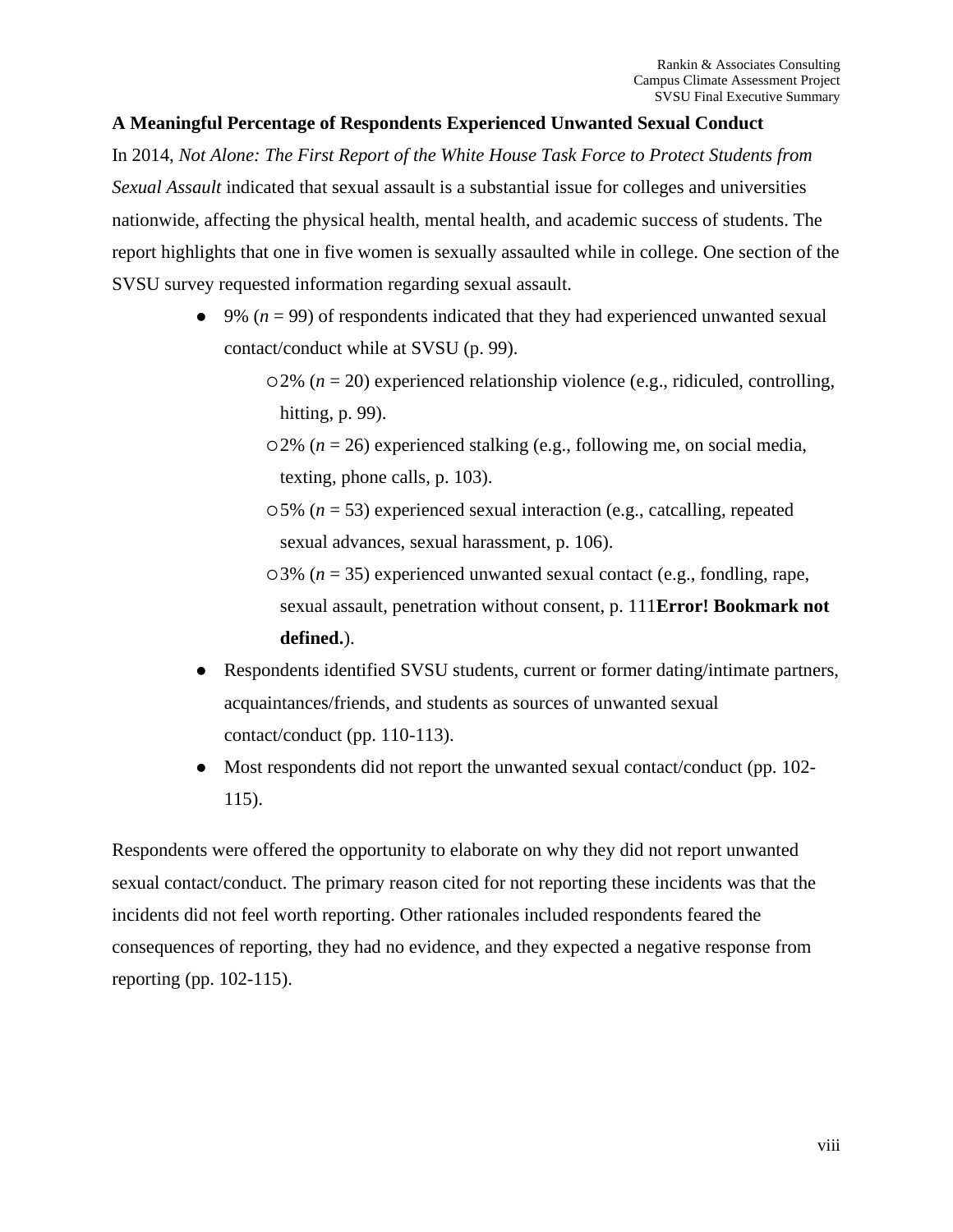#### **Conclusion**

SVSU climate findings<sup>4</sup> were consistent with those found in higher education institutions across the country, based on the work of R&A Consulting.<sup>5</sup> For example, 70% to 80% of respondents in similar reports found the campus climate to be "very comfortable" or "comfortable." A slightly higher percentage (81%) of SVSU respondents indicated that they were "very comfortable" or "comfortable" with the overall climate at SVSU (p. 47). Twenty percent to 25% of respondents in similar reports indicated that they personally had experienced exclusionary, intimidating, offensive, and/or hostile conduct. At SVSU, a slightly lower percentage of respondents (19%) indicated that they personally had experienced exclusionary, intimidating, offensive, and/or hostile conduct (p. 68). The results also paralleled the findings of other climate studies of specific constituent groups offered in the literature.<sup>6</sup>

SVSU's climate assessment report provides baseline data on diversity and inclusion and addresses SVSU's mission and goals. While the findings may guide decision making regarding policies and practices at SVSU, it is important to note that the cultural fabric of any institution and unique aspects of each campus's environment must be taken into consideration when deliberating additional action items based on these findings. The climate assessment findings provide the SVSU community with an opportunity to build upon its strengths and to develop a deeper awareness of the challenges ahead. SVSU, with support from senior administrators and collaborative leadership, is in a prime position to actualize its commitment to promote an inclusive campus and to institute organizational structures that respond to the needs of its dynamic campus community.

<sup>&</sup>lt;sup>4</sup> Additional findings disaggregated by position status and other selected demographic characteristics are provided in the full report.

<sup>5</sup> Rankin & Associates Consulting (2016).

<sup>&</sup>lt;sup>6</sup> Guiffrida, Gouveia, Wall, & Seward (2002); Harper & Hurtado (2007); Harper & Quaye (2004); Hurtado & Ponjuan (2005); Rankin & Reason (2005); Sears (2002); Settles, Cortina, Malley, & Stewart (2006); Silverschanz et al. (2008); Yosso et al. (2009).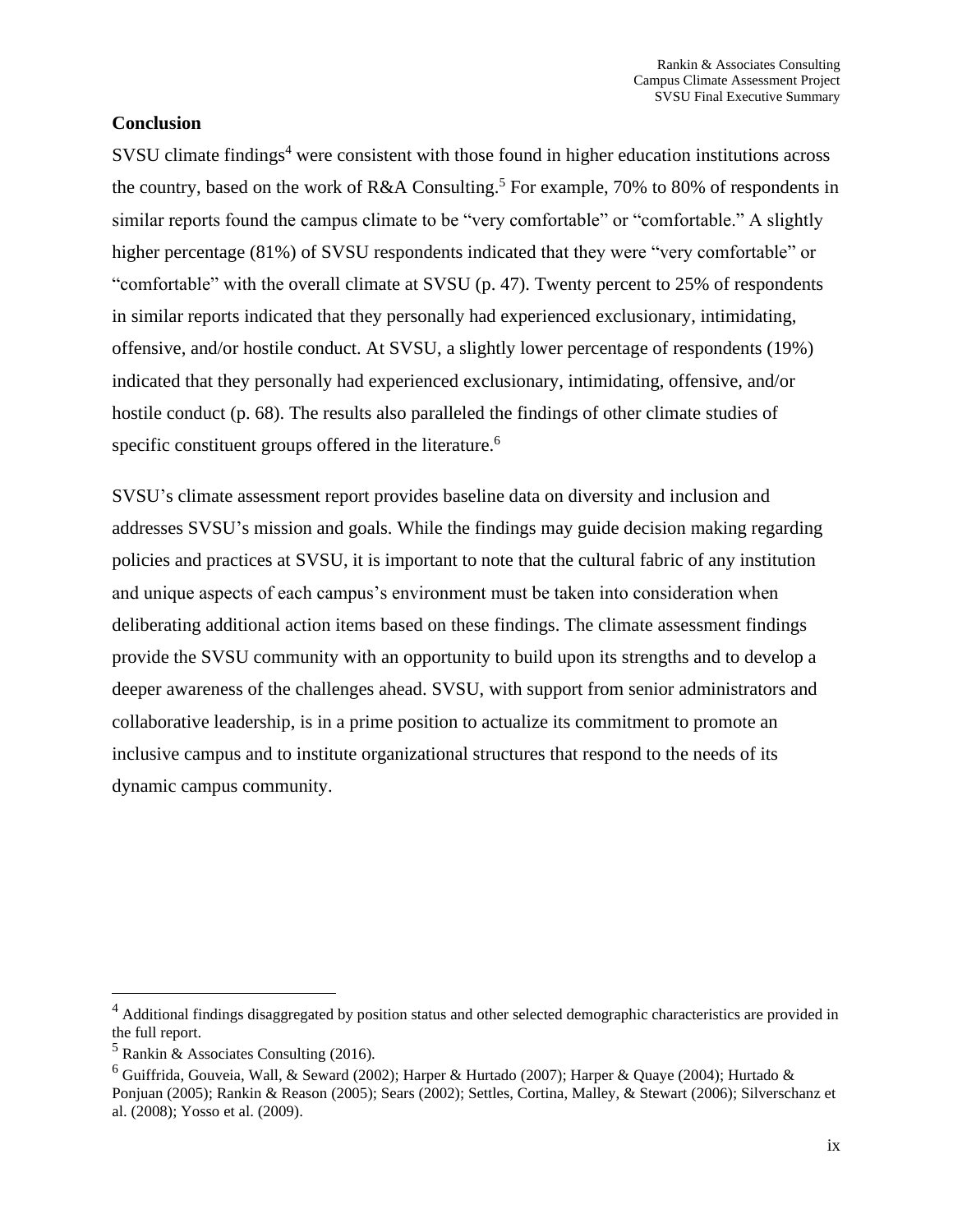#### **References**

- Aguirre, A., & Messineo, M. (1997). Racially motivated incidents in higher education: What do they say about the campus climate for minority students? *Equity & Excellence in Education, 30*(2), 26–30.
- Flowers, L., & Pascarella, E. (1999). Cognitive effects of college racial composition on African American students after 3 years of college. *Journal of College Student Development, 40*, 669–677.
- Guiffrida, D., Gouveia, A., Wall, A., & Seward, D. (2008). Development and validation of the Need for Relatedness at College Questionnaire (*n*RC-Q). *Journal of Diversity in Higher Education, 1*(4), 251–261. doi: 10.1037/a0014051
- Hale, F. W. (2004). What makes racial diversity work in higher education: Academic leaders present successful policies and strategies: Stylus Publishing, LLC.
- Harper, S., & Hurtado, S. (2007). Nine themes in campus racial climates and implications for institutional transformation. *New Directions for Student Services*, *2007*(120), 7–24.
- Harper, S. R., & Quaye, S. J. (2004). Taking seriously the evidence regarding the effects of diversity on student learning in the college classroom: A call for faculty accountability. *UrbanEd, 2*(2), 43–47.
- Hart, J., & Fellabaum, J. (2008). Analyzing campus climate studies: Seeking to define and understand. *Journal of Diversity in Higher Education, 1*(4), 222–234.
- Hurtado, S., & Ponjuan, L. (2005). Latino educational outcomes and the campus climate. *Journal of Hispanic Higher Education, 4*(3), 235–251. doi: 10.1177/1538192705276548
- Pascarella, E. T., & Terenzini, P. T. (2005). *How college affects students: A third decade of research* (Vol. 2). San Diego: Jossey-Bass.
- Rankin, S. (2003). *Campus climate for LGBT people: A national perspective.* New York: NGLTF Policy Institute.
- Rankin, S., & Reason, R. (2005). Differing perceptions: How students of color and white students perceive campus climate for underrepresented groups. *Journal of Student College Development, 46*(1), 43–61*.*
- Rankin, S., & Reason, R. (2008). Transformational tapestry model: A comprehensive approach to transforming campus climate. *Journal of Diversity in Higher Education, 1*(4), 262– 274. doi: 10.1037/a0014018